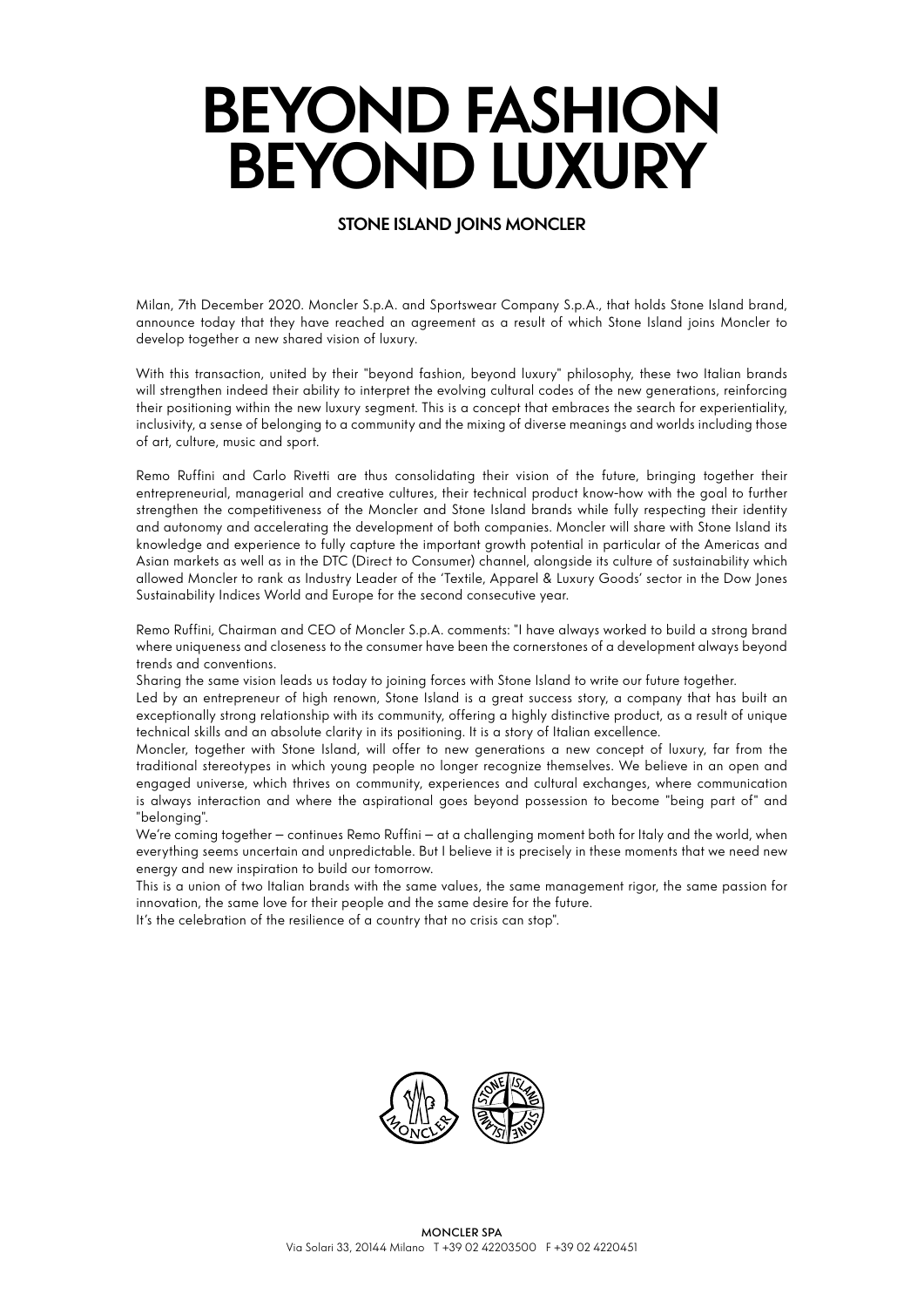Carlo Rivetti, Chairman and CEO of Stone Island continues: "Remo and I have decided to combine forces and visions to meet together and with greater strength than ever the challenges we all face. We share the same roots, similar entrepreneurial journeys and the utmost respect for the profound values of our brands and our people. And we are Italians.

And so, begins a new chapter for Stone Island, the start of a journey that will help our brand to reach its full potential, while maintaining its strong brand identity and continuing to nurture its culture of research and experimentation.

Our headquarter in Ravarino will remain the beating heart of the brand and a center of excellence that will be further enhanced and my team and I will continue, in our current roles, to do what we have been doing with great passion for many years.

This is a partnership that represents a great opportunity for the continued development of both companies and which will help Stone Island accelerate its international growth thanks to Moncler's experience in both the physical and digital retail world.

This is also an opportunity to share and grow for all the people of Moncler and Stone Island with whose contribution we will continue to write, together, a story of ingenuity, creativity and professionalism to honor Italy in the wider world".

#### **MONCLER**

Moncler was founded at Monestier-de-Clermont, Grenoble, France, in 1952 and was acquired in 2003 by Remo Ruffini, current Chairman and CEO. Over the years the brand has combined technological research with constant experimentation in style. By proposing codes that do not follow fashion trends and conventions, Moncler has made uniqueness its positioning. Moncler distributes its collections in more than 70 countries and operates in international markets through five regional offices. Moncler sells both through its directly operated stores and its online store channel (moncler.com), as well as selective multi-brand doors and department stores. As of today, the Group's mono-brand store network consists of 218 retail stores and 63 wholesales. In 2019 Moncler had around 4,600 employees and recorded a turnover of 1,628 million euros: 11% in Italy, 29% in the Rest of Europe, 16% in the Americas and 44% in Asia and the Rest of the World. The retail channel represents 77% of the sales while 23% is generated by the wholesale channel.

### STONE ISLAND

A culture of research, experimentation, function and use are the basis of the matrix that have always defined Stone Island: a casual menswear brand, established in 1982, which has become a symbol of extreme research on fibres and textiles, through the continuous experimentation of dyes and treatments on the finished garment ("dyed garment"). Stone Island combines luxury, sportswear and streetwear, in a unique, recognizable and recognized way. In 2020 (November 2019 – October 2020) Stone Island recorded Euro 240 million revenues, an increase of 1% compared to Euro 237 million in 2019. An excellent result especially in light of the difficult global context. In 2020 Stone Island generated 28% of revenues in the domestic market, 52% in the Rest of Europe and 20% in the Rest of the World. The wholesale channel accounted for 78% of revenues while the remaining 22% was generated by the online channel and by a network of 24 directly managed stores. Stone Island employs 308 FTEs.

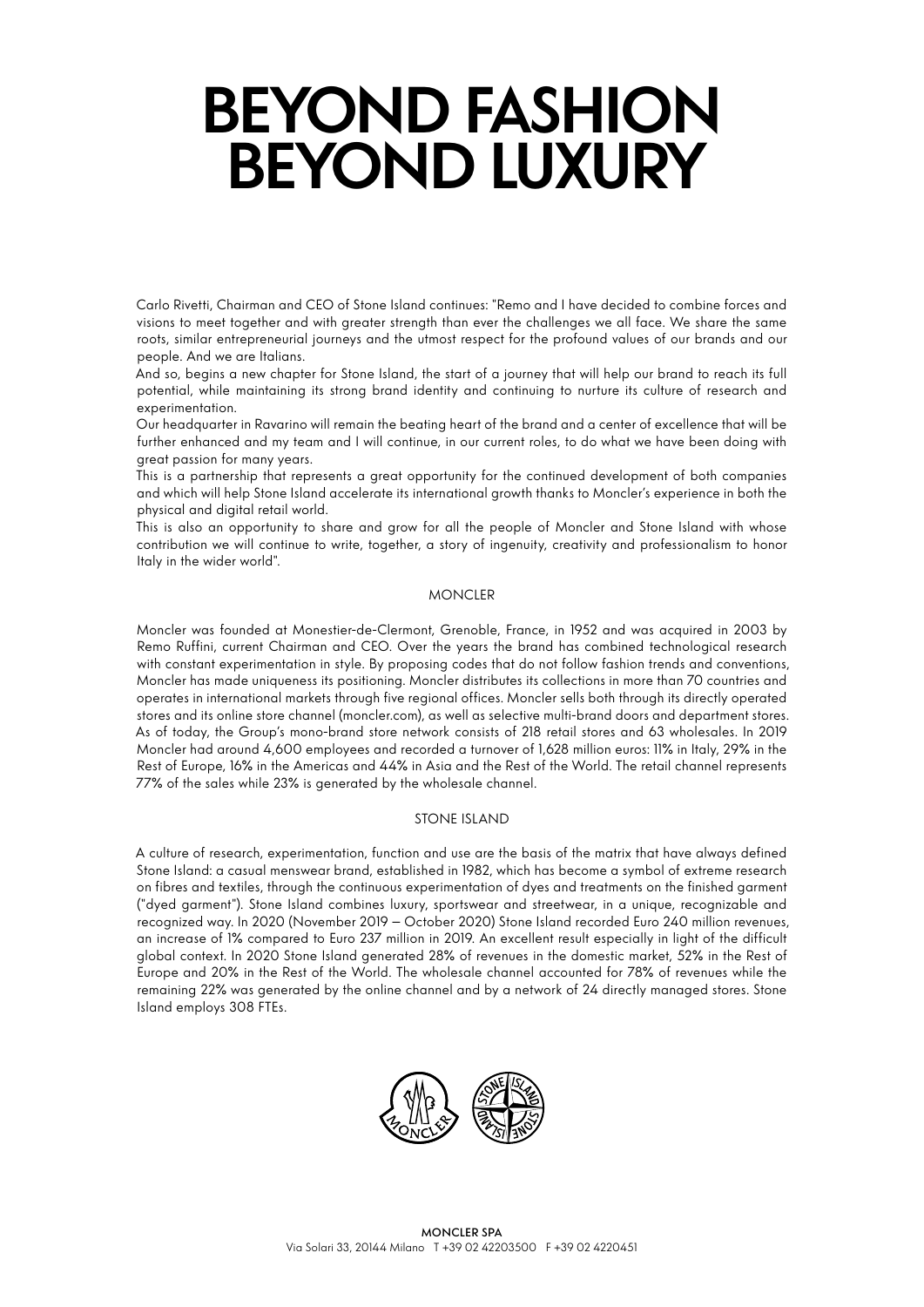#### TERMS AND TIMING OF THE TRANSACTION

The Board of Directors of Moncler S.p.A. ("Moncler"), on 6 December 2020, approved unanimously the project of integration of Sportswear Company S.p.A. ("SPW"), owner of the Stone Island brand, into Moncler. The terms of the transactions are governed by a framework agreement signed between Moncler, on one hand, and Rivetex S.r.l., on the other, (a company referable to Carlo Rivetti, owner of a stake equal to 50.10% of SPW's capital) and other shareholders of SPW, referable to the Rivetti family, (and, in particular, Alessandro Giliberti, Mattia Riccardi Rivetti, Ginevra Alexandra Shapiro and Pietro Brando Shapiro) (collectively, the "SPW Shareholders") owners of a stake equal to 19.90% of SPW's capital.

The agreement provides that the acquisition by Moncler of the shareholding will take place on the basis of an equity value defined by the parties in total Euro 1,150 million calculated on 100% of the capital. This value corresponds to a multiple of 16.6x 2020A EBITDA (equal to Euro 68 million, 28% margin) and a multiple of 13.5x 2021E EBITDA.

The consideration for the purchase of the shares will be paid in cash by Moncler, it being understood that at closing, the SPW Shareholders have undertaken to subscribe, for an amount equal to 50% of the consideration, Euro 10.7 million of newly issued Moncler shares valued, on the basis of the agreements reached between the parties, at Euro 37.51 per share (which corresponds to the last three months average price).

It is also expected that Carlo Rivetti, following the execution of the transaction, will join the Board of Directors of Moncler.

Since Moncler's objective is to acquire at the closing date the entire share capital of SPW, the framework agreement also defines a path to allow that, pursuant to and in execution of the agreements between SPW Shareholders and its by-laws, also Temasek Holdings (Private) Limited, the international investment company based in Singapore ("Temasek") which, through an investment vehicle, holds the remaining 30% of SPW's share capital, participates to the transaction.

In particular, according to the provisions of the framework agreement, Temasek's will have the right to adhere to the transaction on the same terms agreed with Carlo Rivetti and the others SPW Shareholders, with the sole exception of Temasek's right to decide whether – and to what extent – to subscribe newly issued Moncler shares up to 50% of the cash consideration received.

In the event that Temasek expresses a preference for a consideration only in cash, the required aggregate Moncler cash out will be equal to Euro 748 million. Otherwise, Temasek may subscribe up to a maximum of 4.6 million newly issued shares of Moncler, at the same Euro 37.51 per share.

Temasek, which owns a shareholding both in SPW and Moncler (both directly and through Ruffini Partecipazioni) is supportive of the combination and the rationale underpinning it.

The shares resulting from the capital increase will be subject to a lock up restriction for the 12 months following their subscription and, only for the 50% of the same, also for the following 6 months.

Following the signing of the agreement between Moncler and SPW, Moncler will carry out a confirmatory due diligence on SPW results of the annual report closing at 31 October 2020.

The parties agree that the acquisition of SPW will be implemented (substantially at the same time as resolution of the extraordinary shareholders' meeting regarding the capital increase) within the first half of 2021, subject to the fulfillment of all conditions precedent, i.e. the approval by the competent antitrust authorities and the approval by the extraordinary shareholders' meeting of Moncler on the capital increase reserved to SPW's Shareholders.

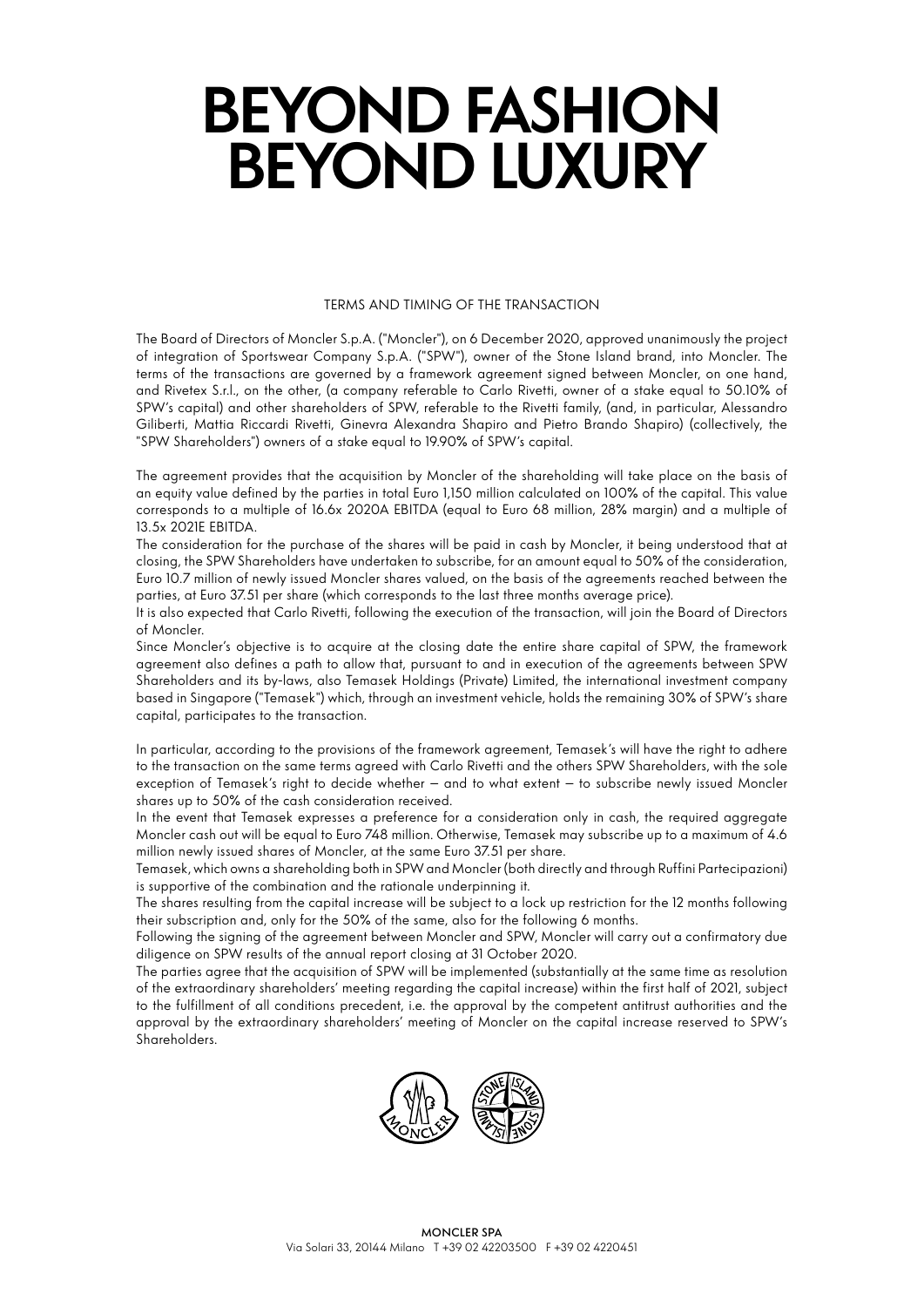Simultaneously with the signing of the framework agreement, Carlo Rivetti and the others SPW Shareholders, communicated that they had reached an agreement with Ruffini Partecipazioni Holding S.r.l. (company wholly owned by Remo Ruffini) ("RPH") which, as a tangible sign of the sharing of the industrial project and the strategic plan underlying the transaction, provides that, as a result of the same, all newly issued Moncler shares received by them will be transferred to Ruffini Partecipazioni S.r.l. ("RP"), a company currently owning a 22.5% stake in the capital of Moncler, with the intention of contributing, also as long term partners of Moncler, to the success of the integration between the two companies.

The terms of the agreement reached between RPH, Carlo Rivetti and the other SPW Shareholders are today part of a separate communication to the market. The entry of the Shareholders SPW in RP will, however, take place without determining the triggering for mandatory tender offer. Appropriate procedures will be initiated (to be completed before the closing or immediately thereafter) to separate the activities of RP (currently controlled for 87.2% by RPH and for 12.8% by Temasek), through delivery to Temasek of Moncler shares equal to 2.9% of its capital.

Remo Ruffini, moreover, will continue to exercise, through RPH, control over RP (which is expected to change its name to Double R S.r.l.), without the latter exercising any form of direction and coordination over Moncler.

In consideration of the agreements between RPH, Carlo Rivetti and the other SPW Shareholders, Moncler has deemed appropriate, on a prudential basis, to subject the transaction to the regime and supervision set out in the regulations on related parties, qualifying the transaction as a transaction of major importance pursuant to Annex 3 of the Regulation n. 17221/2010 adopted by CONSOB (the "Consob Regulation").

RPH is in fact a company wholly owned by Remo Ruffini, Chairman and CEO of Moncler.

The transaction has been unanimously approved by the Board of Directors of Moncler after prior examination of Moncler's Related Party Transactions Committee, which, pursuant to Article 8 of Consob Regulation and Articles 5.8 (ii) and 8.1 of the "Procedure for the discipline of related parties" adopted by the Moncler, issued an unanimous reasoned opinion in favour of Moncler's interest in carrying out the transaction, as well as on the convenience and substantial fairness of the related conditions. The related information document will be made available to the public within the time limits and in the manner established by the applicable laws and regulations.

### ADVISORS

Financial Advisors: Citigroup Global Markets Europe AG and Cornelli Gabelli e Associati for Moncler S.p.A. and Rothschild & Co. for SPW.

Legal Advisors: Gatti Pavesi, Bianchi Studio Legale Associato for Moncler and Pedersoli Studio Legale for SPW. Tax Advisors: Ludovici Piccone & Partners for Moncler.

Accounting Advisor: KPMG S.p.A. for Moncler.

#### ADDITIONAL INFORMATION

Moncler management will hold a conference call at 9.00 a.m. CET with the financial community to discuss the details of the transaction. A presentation will be available on the website.